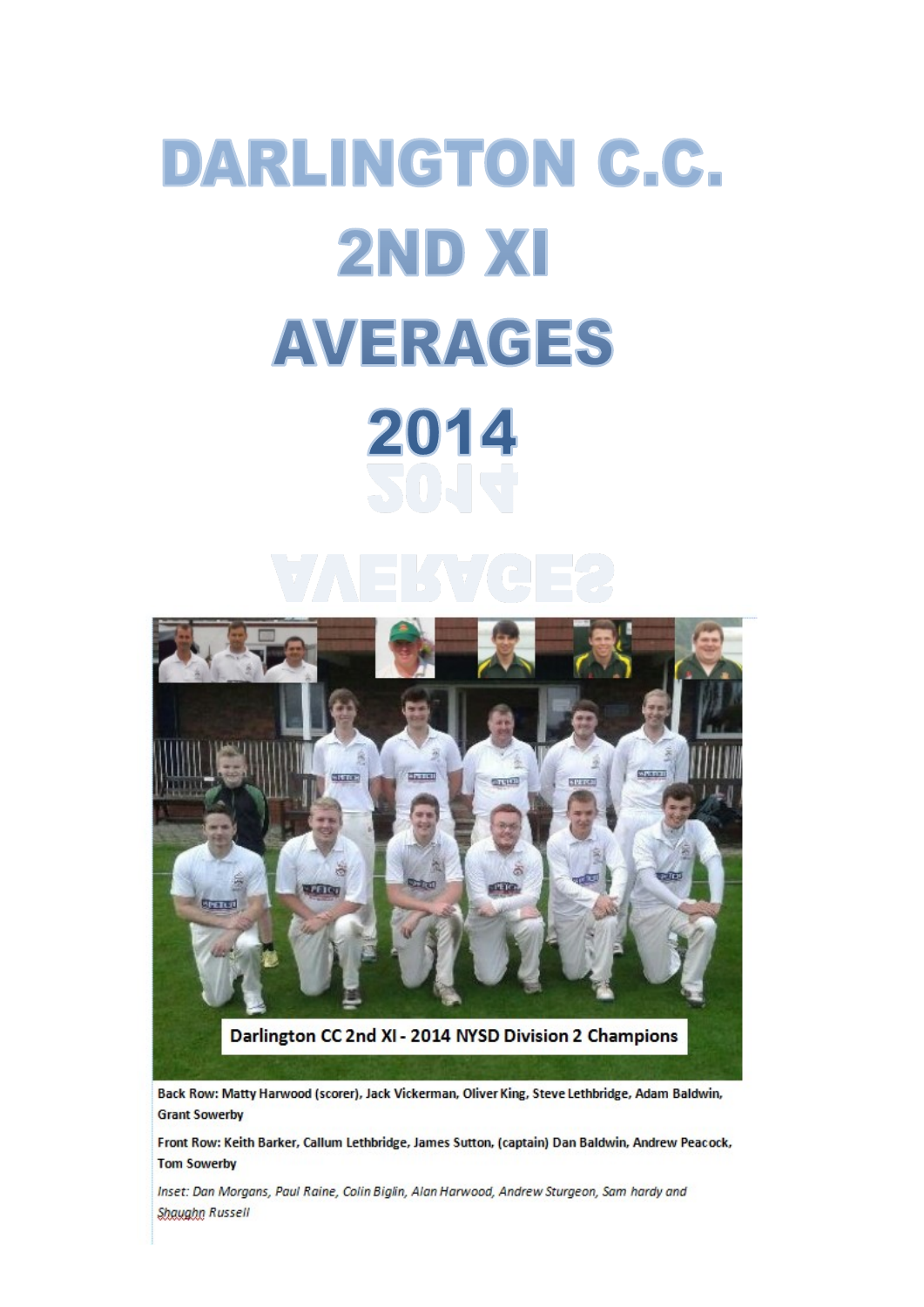| Rank | Player              | Games | <b>Inns</b> | <b>Runs</b> | <b>Not Outs</b> | High  | Avg   | 50s | 100s | <b>Run Rate</b> |
|------|---------------------|-------|-------------|-------------|-----------------|-------|-------|-----|------|-----------------|
|      | <b>James Sutton</b> | 16    | 15          | 445         | 0               | 102   | 29.66 | າ   |      | 61.39           |
|      | <b>Keith Barker</b> | 18    | 17          | 415         | 6               | $56*$ | 37.72 |     | 0    | 43.66           |
| 3    | <b>Colin Biglin</b> | 13    | 12          | 388         | 2               | 78    | 38.8  | 2   |      |                 |

## ALSO BATTED

| 4              | <b>Daniel Morgans</b>   | $\boldsymbol{9}$        | $\overline{7}$      | 200                 | $\mathbf{1}$              | 54                  | 33.33               | $\overline{2}$      | 0                   | 11.53       |
|----------------|-------------------------|-------------------------|---------------------|---------------------|---------------------------|---------------------|---------------------|---------------------|---------------------|-------------|
| 5              | Daniel Lee              | 8                       | $\,8\,$             | 184                 | $\overline{2}$            | 73                  | 30.66               | $\overline{2}$      | $\mathsf{O}\xspace$ | 75.89       |
| 6              | <b>Adam Baldwin</b>     | $\boldsymbol{9}$        | $\boldsymbol{7}$    | 178                 | 3                         | $57*$               | 44.5                | $\mathbf{1}$        | 0                   |             |
| $\overline{7}$ | <b>Tom Sowerby</b>      | 8                       | $\boldsymbol{7}$    | 176                 | 0                         | 62                  | 25.14               | $\mathbf{1}$        | $\mathsf{O}\xspace$ | 50          |
| 8              | <b>Andrew Peacock</b>   | 15                      | $\,8\,$             | 139                 | 4                         | $43*$               | 34.75               | $\mathsf{O}\xspace$ | 0                   | 58.06       |
| 9              | Callum Lethbridge       | 18                      | 11                  | 104                 | $\ensuremath{\mathsf{3}}$ | 24                  | 13                  | $\mathsf{O}\xspace$ | 0                   | 61.4        |
| $10$           | Steven Lethbridge       | $\,8\,$                 | 4                   | 99                  | $\mathbf{1}$              | $50*$               | 33                  | 1                   | $\mathsf 0$         |             |
| 11             | Jack Vickerman          | $10$                    | $\,8\,$             | 70                  | $\overline{2}$            | 42                  | 11.66               | $\mathsf{O}\xspace$ | $\mathbf 0$         |             |
| 12             | <b>Oliver King</b>      | 18                      | $\,8\,$             | 28                  | $\mathbf{1}$              | $14*$               | 4                   | $\mathsf{O}\xspace$ | 0                   | 55.55       |
| 13             | <b>Andrew Sturgeon</b>  | 20                      | 8                   | 27                  | $\mathbf{1}$              | 16                  | 3.85                | $\mathsf{O}\xspace$ | 0                   | 7.69        |
| 14             | <b>Grant Sowerby</b>    | 15                      | $\overline{7}$      | 25                  | 4                         | $11*$               | 8.33                | $\mathsf{O}\xspace$ | $\mathsf 0$         | 37.5        |
| 15             | Sam Hardy               | 5                       | $\sqrt{2}$          | 22                  | 0                         | 16                  | 11                  | $\mathsf{O}\xspace$ | 0                   | 46.15       |
| 16             | <b>Shaughn Russell</b>  | 6                       | $\sqrt{3}$          | 16                  | 0                         | 16                  | 5.33                | $\mathsf 0$         | $\mathsf 0$         |             |
| 17             | Daniel Baldwin          | 22                      | $\overline{7}$      | $\hbox{9}$          | 5                         | $6*$                | 4.5                 | $\mathsf{O}\xspace$ | $\mathsf{O}\xspace$ | $\mathbf 0$ |
| 18             | <b>Lee Craggs</b>       | 3                       | $\sqrt{2}$          | 9                   | 0                         | 6                   | 4.5                 | $\mathsf 0$         | 0                   | 52.94       |
| 19             | <b>Mark Stainsby</b>    | $\mathbf{1}$            | $\mathbf{1}$        | $\overline{7}$      | 0                         | $\overline{7}$      | $\overline{7}$      | $\mathsf{O}\xspace$ | $\mathsf{O}\xspace$ |             |
| 20             | <b>Thomas Chapman</b>   | $\overline{2}$          | 1                   | 6                   | 0                         | 6                   | 6                   | $\mathsf 0$         | 0                   |             |
| 21             | <b>Paul Raine</b>       | $\boldsymbol{7}$        | $\sqrt{2}$          | $\mathbf{1}$        | $\mathbf{1}$              | $1*$                | $\mathbf{1}$        | $\mathsf{O}\xspace$ | $\mathsf 0$         | $\mathsf 0$ |
| 22             | <b>Robin King</b>       | $\mathbf{1}$            | 1                   | $\mathbf{1}$        | $\mathbf{1}$              | $1*$                |                     | $\mathsf{O}\xspace$ | $\mathsf 0$         |             |
| 23             | <b>Rishabh Ray</b>      | $\overline{\mathbf{c}}$ | 1                   | 0                   | $\mathsf{O}\xspace$       | $\mathsf{O}\xspace$ | 0                   | $\mathsf{O}\xspace$ | $\mathsf 0$         |             |
| 24             | Daniel Brown            | $\mathbf 1$             | $\mathsf{O}\xspace$ | $\mathsf{O}\xspace$ | 0                         | $\star$             |                     | $\mathsf 0$         | $\mathsf{O}\xspace$ |             |
| 25             | <b>Matthew Wheeler</b>  | 3                       | $\mathbf{1}$        | $\mathsf{O}\xspace$ | 0                         | 0                   | $\mathsf{O}\xspace$ | $\mathsf{O}\xspace$ | $\mathsf{O}\xspace$ |             |
| 26             | <b>Alan Harwood</b>     | $\mathbf{1}$            | 1                   | $\mathsf{O}\xspace$ | 0                         | 0                   | $\mathsf{O}\xspace$ | $\mathsf{O}\xspace$ | 0                   |             |
| 27             | <b>Matthew Fishburn</b> | $\sqrt{2}$              | $\mathbf{1}$        | 0                   | 0                         | $\mathbf 0$         | $\mathsf{O}\xspace$ | $\mathsf{O}\xspace$ | $\mathbf 0$         |             |
| 28             | <b>Alex Simpson</b>     | $\mathbf{1}$            | $\mathsf{O}\xspace$ | $\mathsf{O}\xspace$ | $\mathsf{O}\xspace$       | $\star$             |                     | $\mathsf{O}\xspace$ | $\mathsf{O}\xspace$ |             |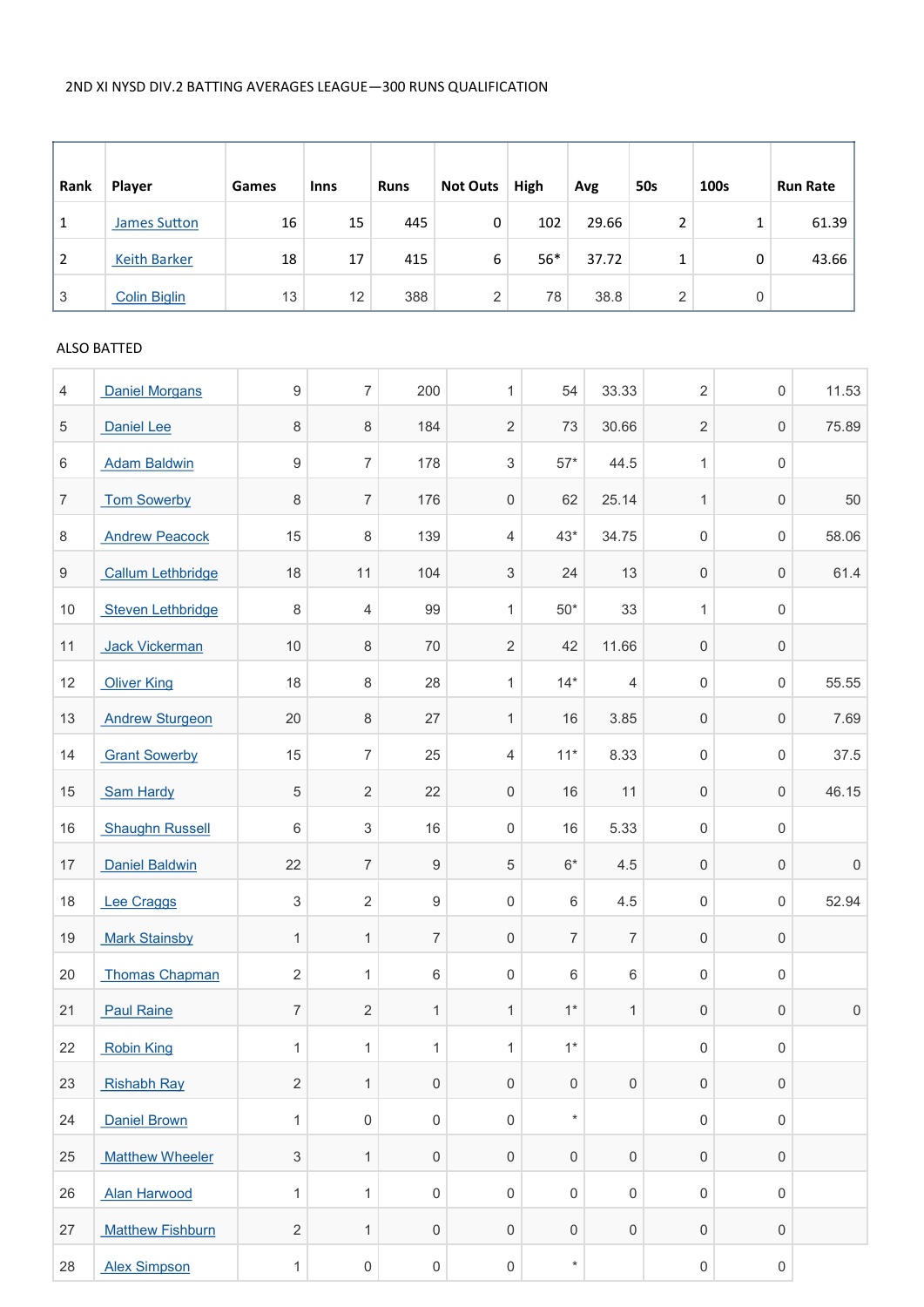|                | 2ND XI NYSD DIV.2 LEAGUE BOWLING-30 WICKETS QUALIFICATION |                |              |      |                |                   |                     | Econo- |               |         | Percentage |
|----------------|-----------------------------------------------------------|----------------|--------------|------|----------------|-------------------|---------------------|--------|---------------|---------|------------|
|                |                                                           |                | Maid-        |      | Wick-          | <b>Best Bowl-</b> | 5 Wick-             | my     | <b>Strike</b> |         | Team Wick- |
|                | Name                                                      | Overs          | ens          | Runs | ets            | ing               | et Haul             | Rate   | Rate          | Average | et         |
| 1              | Daniel Baldwin                                            | 305.1          | 100          | 627  | 78             | 6/18              | 6                   | 2.05   | 23.47         | 8.03    | 39.59      |
| $\overline{2}$ | <b>Oliver King</b>                                        | 156.4          | 37           | 448  | 34             | 5/24              | $\mathbf{1}$        | 2.85   | 27.65         | 13.17   | 20.12      |
|                | <b>ALSO BOWLED</b>                                        |                |              |      |                |                   |                     |        |               |         |            |
| 3              | <b>Grant Sowerby</b>                                      | 86.2           | 17           | 285  | 21             | 4/11              | $\mathbf 0$         | 3.29   | 24.68         | 13.57   | 16.28      |
| 4              | Callum Lethbridge                                         | 100            | 24           | 306  | 21             | 3/9               | $\mathsf{O}\xspace$ | 3.06   | 28.57         | 14.57   | 14.38      |
| 5              | Paul Raine                                                | 94.5           | 26           | 285  | 13             | 5/27              | $\mathbf{1}$        | 3.0    | 43.75         | 21.92   | 23.64      |
| 6              | Shaughn Russell                                           | 66             | 19           | 159  | 6              | 2/16              | $\mathbf 0$         | 2.4    | 66.0          | 26.5    | 11.32      |
| $\overline{7}$ | Jack Vickerman                                            | 39             | 9            | 136  | 5              | 3/64              | $\mathsf{O}$        | 3.48   | 46.8          | 27.2    | 11.9       |
| 8              | Alan Harwood                                              | 7.3            | $\mathbf 0$  | 37   | $\overline{4}$ | 4/37              | $\mathbf 0$         | 4.93   | 11.25         | 9.25    | 40.0       |
| 9              | Lee Craggs                                                | 25             | 3            | 102  | 4              | 2/27              | $\mathsf{O}\xspace$ | 4.08   | 37.5          | 25.5    | 13.79      |
| 10             | Alex Simpson                                              | 4              | $\mathsf{O}$ | 23   | $\mathbf{1}$   | 1/23              | $\mathbf 0$         | 5.75   | 24.0          | 23.0    | 10.0       |
| 11             | Matthew Wheeler                                           | $\mathbf{1}$   | 0            | 15   | $\mathbf{1}$   | 1/15              | 0                   | 15.0   | 6.0           | 15.0    | 10.0       |
| 12             | Rishabh Ray                                               | $\overline{2}$ | $\mathsf{O}$ | 6    | $\mathsf 0$    | 0/6               | $\mathsf{O}\xspace$ | 3.0    |               |         | 0.0        |
| 13             | Thomas Chapman                                            | 6              | $\mathbf{1}$ | 47   | 0              | 0/47              | 0                   | 7.83   |               |         | 0.0        |

|                           | <b>FIELDING IN LEAGUE</b> | <b>WK CT</b>        | <b>ST</b>           | <b>TOTAL WK</b>     | <b>FIELD CT</b>           | R.O.                | <b>TOTAL</b>              |
|---------------------------|---------------------------|---------------------|---------------------|---------------------|---------------------------|---------------------|---------------------------|
| $\mathbf{1}$              | <b>Andrew Sturgeon</b>    | 19                  | 6                   | 25                  | $\mathsf{O}\xspace$       | $\mathsf{O}\xspace$ | $\mathsf{O}$              |
| $\overline{2}$            | <b>Adam Baldwin</b>       | $\mathbf{1}$        | $\mathbf{1}$        | $\mathbf 2$         | 5                         | $\mathsf{O}\xspace$ | $\,$ 5 $\,$               |
| $\ensuremath{\mathsf{3}}$ | <b>Oliver King</b>        | $\mathsf{O}\xspace$ | 0                   | $\mathsf{O}\xspace$ | $\ensuremath{\mathsf{3}}$ | 1                   | $\overline{4}$            |
| 4                         | <b>Paul Raine</b>         | $\mathbf 0$         | 0                   | 0                   | $\mathbf{1}$              | $\mathsf{O}\xspace$ | 1                         |
| 5                         | Daniel Lee                | $\mathsf{O}\xspace$ | 0                   | $\mathsf{O}\xspace$ | $\overline{c}$            | $\mathbf{1}$        | $\ensuremath{\mathsf{3}}$ |
| 6                         | <b>Tom Sowerby</b>        | 0                   | 0                   | 0                   | $\mathbf{1}$              | $\mathsf{O}\xspace$ | $\mathbf{1}$              |
| $\boldsymbol{7}$          | Callum Lethbridge         | $\mathsf{O}\xspace$ | 0                   | 0                   | 8                         | $\mathbf{1}$        | $\boldsymbol{9}$          |
| 8                         | <b>Grant Sowerby</b>      | $\mathbf 0$         | 0                   | $\mathsf{O}\xspace$ | 5                         | $\mathsf{O}\xspace$ | $\,$ 5 $\,$               |
| $\boldsymbol{9}$          | <b>Daniel Morgans</b>     | $\mathsf{O}\xspace$ | $\mathsf{O}\xspace$ | $\mathsf{O}\xspace$ | $\mathbf{1}$              | $\mathsf{O}\xspace$ | $\mathbf{1}$              |
| $10$                      | <b>Keith Barker</b>       | $\mathsf{O}\xspace$ | 0                   | $\mathsf{O}\xspace$ | 12                        | $\mathbf{1}$        | 13                        |
| 11                        | Daniel Baldwin            | $\mathsf{O}\xspace$ | 0                   | $\mathsf{O}\xspace$ | $6\,$                     | $\mathsf{O}\xspace$ | $\,6\,$                   |
| 12                        | <b>Colin Biglin</b>       | $\mathsf{O}\xspace$ | 0                   | $\mathsf{O}\xspace$ | 5                         | $\mathsf{O}\xspace$ | $\,$ 5 $\,$               |
| 13                        | <b>Andrew Peacock</b>     | $\mathbf 0$         | 0                   | 0                   | 7                         | $\mathbf{1}$        | $\,8\,$                   |
| 14                        | Steven Lethbridge         | 0                   | 0                   | 0                   | 3                         | $\mathsf{O}\xspace$ | $\ensuremath{\mathsf{3}}$ |
| 15                        | Jack Vickerman            | $\mathsf{O}\xspace$ | 0                   | $\mathsf{O}\xspace$ | 6                         | $\mathsf{O}\xspace$ | $\,6\,$                   |
| 16                        | <b>Shaughn Russell</b>    | $\mathbf 0$         | 0                   | 0                   | $\overline{2}$            | $\mathsf{O}\xspace$ | $\sqrt{2}$                |
| 17                        | James Sutton              | 0                   | 0                   | 0                   | 12                        | $\mathsf{O}\xspace$ | $\mathbf{1}$              |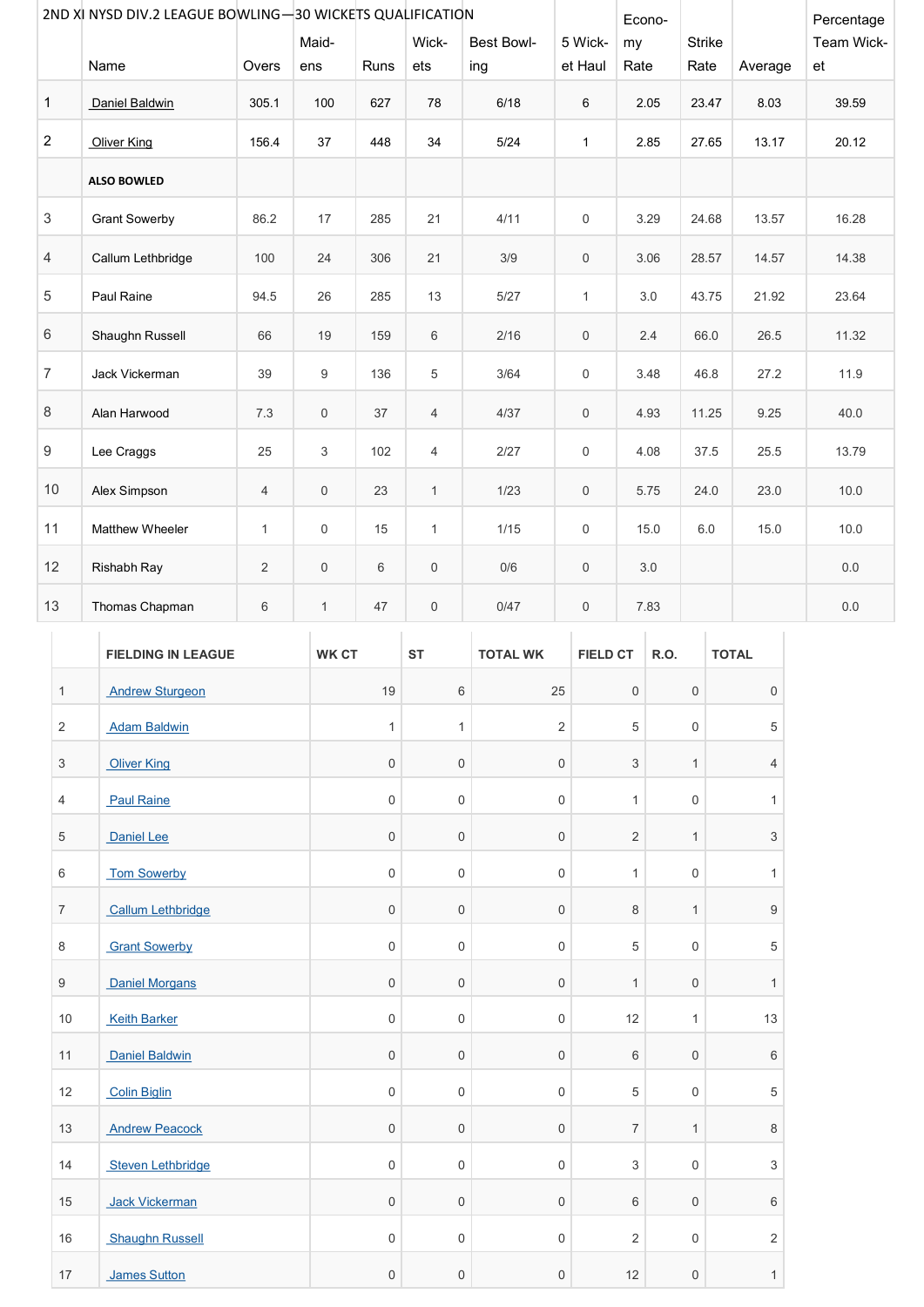## 2ND XI CUP BATTING

|                | Player                   | Games                   | <b>Inns</b>      | <b>Runs</b>      | <b>Not Outs</b>     | <b>High Score</b> | Avg          | <b>50s</b>          | 100s                | <b>Run Rate</b> |
|----------------|--------------------------|-------------------------|------------------|------------------|---------------------|-------------------|--------------|---------------------|---------------------|-----------------|
| $\mathbf{1}$   | <b>Colin Biglin</b>      | 9                       | 9                | 188              | $\pmb{0}$           | 71                | 20.88        | $\mathbf{1}$        | $\pmb{0}$           | 90.47           |
| 2              | <b>Adam Baldwin</b>      | 6                       | $\boldsymbol{6}$ | 131              | $\pmb{0}$           | 53                | 21.83        | $\mathbf{1}$        | $\pmb{0}$           | 98.55           |
| 3              | <b>James Sutton</b>      | $\boldsymbol{9}$        | $\bf 8$          | 90               | $\overline{2}$      | 42                | 15           | $\pmb{0}$           | $\pmb{0}$           | 120             |
| 4              | <b>Daniel Morgans</b>    | 3                       | $\mathsf{3}$     | 86               | $\mathbf{1}$        | 44*               | 43           | $\pmb{0}$           | $\pmb{0}$           |                 |
| 5              | <b>Andrew Peacock</b>    | 6                       | 6                | 80               | $\pmb{0}$           | 30                | 13.33        | $\pmb{0}$           | $\pmb{0}$           | 104.76          |
| 6              | Callum Lethbridge        | 8                       | $\bf 8$          | 79               | $\mathbf 1$         | 29                | 11.28        | $\pmb{0}$           | $\mathbf 0$         | 33.33           |
| $\overline{7}$ | <b>Keith Barker</b>      | $\overline{\mathbf{4}}$ | 4                | 41               | $1\,$               | 18                | 13.66        | $\pmb{0}$           | $\mathbf 0$         | 144.44          |
| 8              | <b>Oliver King</b>       | 6                       | $\mathsf{3}$     | 40               | $\mathbf{1}$        | 23                | 20           | $\pmb{0}$           | $\mathbf 0$         |                 |
| 9              | <b>Thomas Chapman</b>    | 3                       | $\overline{3}$   | 27               | $\mathbf{1}$        | $14*$             | 13.5         | $\pmb{0}$           | $\boldsymbol{0}$    |                 |
| 10             | Jack Vickerman           | $\overline{2}$          | $\overline{2}$   | 24               | $\mathbf{1}$        | $15*$             | 24           | $\pmb{0}$           | $\boldsymbol{0}$    | 60              |
| 11             | Sam Hardy                | 4                       | $\sqrt{4}$       | 20               | $1\,$               | 18                | 6.66         | $\pmb{0}$           | $\pmb{0}$           | 50              |
| 12             | Daniel Lee               | $\overline{2}$          | $\overline{2}$   | 16               | $\mathbf 1$         | 16                | 16           | $\mathbf 0$         | $\pmb{0}$           |                 |
| 13             | Jack Vickerman           | 1                       | $\mathbf{1}$     | 14               | $1\,$               | $14*$             |              | $\mathbf 0$         | $\mathbf 0$         | 233.33          |
| 14             | <b>Lee Craggs</b>        | 4                       | 3                | 14               | $\overline{2}$      | $10*$             | 14           | $\mathbf 0$         | $\pmb{0}$           |                 |
| 15             | <b>Tom Sowerby</b>       | $\overline{2}$          | $\overline{2}$   | 11               | $\mathbf{1}$        | $7*$              | 11           | $\mathbf 0$         | $\pmb{0}$           |                 |
| 16             | <b>Steven Lethbridge</b> | $\overline{2}$          | $\mathbf 1$      | 10               | $\pmb{0}$           | 10                | 10           | $\pmb{0}$           | 0                   |                 |
| 17             | <b>Andrew Sturgeon</b>   | 6                       | $\mathbf{1}$     | 7                | $1\,$               | $7*$              |              | $\pmb{0}$           | $\pmb{0}$           |                 |
| 18             | Sam Hardy                | 1                       | $\mathbf{1}$     | 6                | $\pmb{0}$           | 6                 | 6            | $\pmb{0}$           | $\pmb{0}$           | 150             |
| 19             | <b>Grant Sowerby</b>     | 6                       | $\overline{3}$   | $\overline{4}$   | $\overline{2}$      | $3*$              | 4            | $\mathbf 0$         | $\pmb{0}$           |                 |
| 20             | Callum Lethbridge        | $\mathbf 1$             | $\mathbf 1$      | $\mathbf 1$      | $\pmb{0}$           | $\mathbf 1$       | $\mathbf{1}$ | $\mathbf 0$         | $\pmb{0}$           | 33.33           |
| 21             | <b>Mark Stainsby</b>     | $\mathbf 1$             | $\pmb{0}$        | $\pmb{0}$        | $\pmb{0}$           | $\ast$            |              | $\mathbf 0$         | $\pmb{0}$           |                 |
| 22             | <b>Shaughn Russell</b>   | 3                       | $\mathbf 1$      | $\pmb{0}$        | $\pmb{0}$           | $\pmb{0}$         | $\pmb{0}$    | $\pmb{0}$           | $\mathbf 0$         |                 |
| 23             | <b>Daniel Baldwin</b>    | 9                       | $\pmb{0}$        | $\boldsymbol{0}$ | $\pmb{0}$           | $\ast$            |              | $\mathbf 0$         | $\mathbf 0$         |                 |
| 24             | <b>Andrew Sturgeon</b>   | 1                       | 0                | 0                | $\mathsf{O}\xspace$ | $\star$           |              | $\mathsf{O}\xspace$ | $\mathsf{O}\xspace$ |                 |